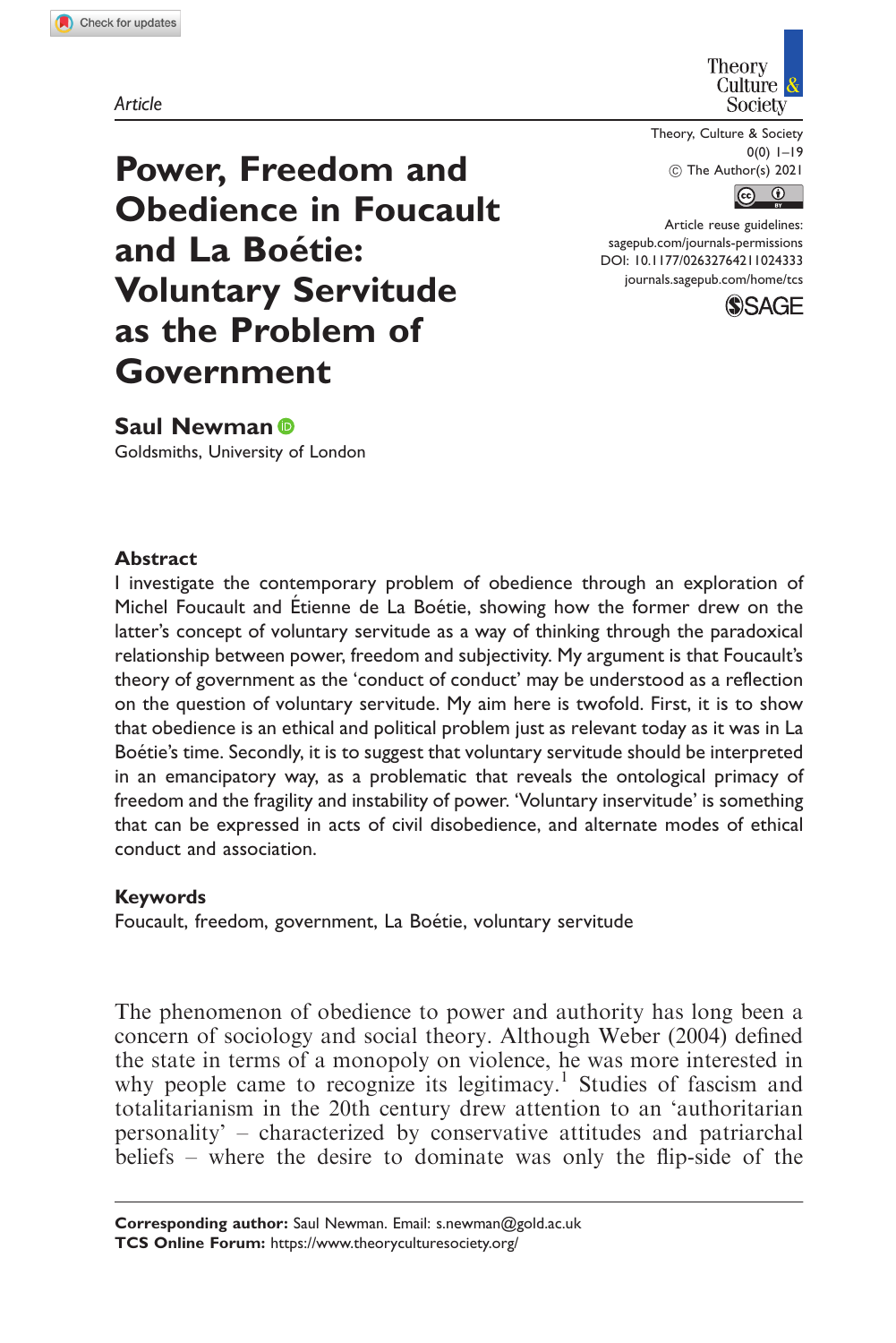desire to be dominated (see Adorno, 1950; Reich, 1946). However, the problem of obedience has become more ambiguous in late modern postindustrial societies, where the breaking down of traditional structures of authority – of the family, religious and political institutions and hierarchically organized businesses and workplaces (see Boltanski and Chiapello, 2018) – seems to coincide with ever greater levels of obedience and docility. Our masters today, in the age of contemporary networked capitalism, are amorphous and obscure. Who, or what, precisely do we obey today? Is it politicians and elected officials, whose symbolic legitimacy has been dwindling for some time? Or is it, ultimately, ourselves, trapped, as philosopher Byung-Chul Han (2015) puts it, inside the 'digital panopticon' where our narcissistic desire for recognition in the opaque mirror of social media means we voluntary submit to the gaze of everyone else and obliterate our own privacy and autonomy?

In this paper I want to investigate the problem of voluntary servitude as a way of grasping this subjective threshold upon which freedom and government coincide. I will do this through an exploration of Michel Foucault and Étienne de La Boétie, two figures not often considered together, showing how the former drew, albeit in an oblique way, on the latter's concept of voluntary servitude as a way of thinking through the paradoxical relationship between power, freedom and subjectivity. My argument is that Foucault's theory of government as the 'conduct of conduct' – which he developed in the mid-late 1970s and pursued into the 1980s in his investigations of ethical conduct and practices of selfgovernment – can best be understood as a reflection on the question of voluntary servitude. Voluntary servitude, a concept first proposed in the 16th century by La Boétie, refers to the free abandonment of one's own freedom and the voluntary submission to power. The desire for one's own domination was, for La Boétie, and for many others in his wake, one of the central mysteries of political power. Power did not rely primarily, if at all, on violence or coercion, but rather on people's willing complicity with it. The question arising here is  $why$  people obey, even when it is often against their own interests to do so.

My aim here is twofold. First, it is to show that voluntary servitude is an ethical and political problem just as relevant today as it was when it was first diagnosed by La Boétie in the 16th century in his classic text *Discourse* on Voluntary Servitude. Secondly, it is to suggest that voluntary servitude can and should be interpreted in an emancipatory way, as a problematic that reveals the ontological primacy of freedom and the fragility and instability of power. The other side of voluntary servitude is what Foucault referred to as 'voluntary inservitude' or the will to be free, something that can be expressed in different ways, from acts of resistance and civil disobedience to alternate modes of ethical conduct and association.

My argument proceeds in four stages. First, I investigate the question of freedom in Foucault's thinking, suggesting that there is a certain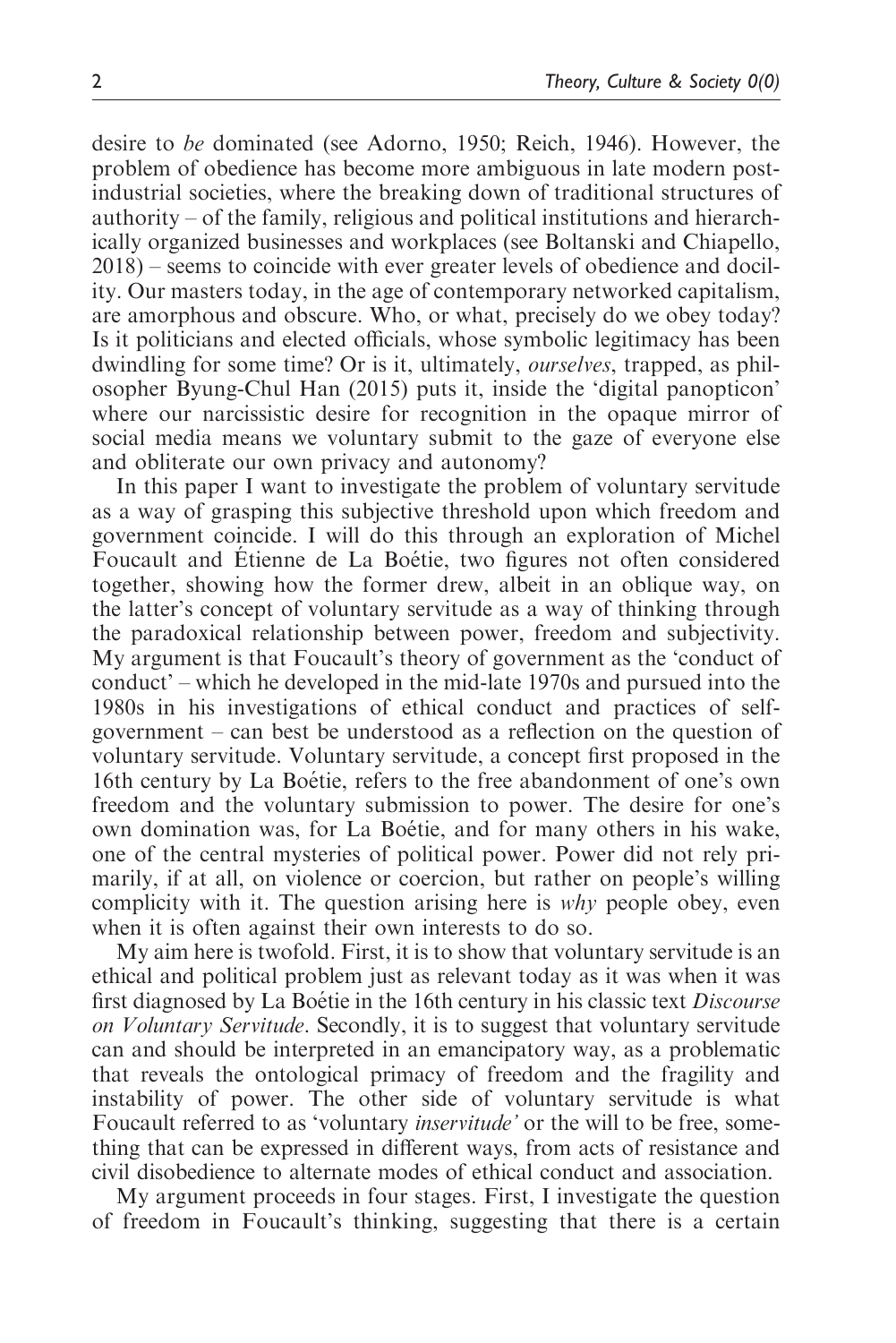unresolved ambiguity in his understanding of the relationship between freedom, power and subjectivity. Secondly, I seek to clarify this through a discussion of Foucault's concept of critique, which is central to his notion of government and to practices of resistance to power. Here I focus on a crucial text from 1978, 'What is Critique?', which, I suggest, has as its background La Boétie's concept of voluntary servitude. I then turn my attention to La Boétie, exploring his thesis about why people submit to tyrannical power, and drawing parallels here with Foucault's notion of subjectification *(assujettissement)*. I propose that La Boétie's theory of servitude volontaire is a useful way of deciphering this concept and sheds further light on Foucault's understanding of how power interacts with the subject. Finally, I offer an emancipatory reading of voluntary servitude, seeing in it not only a way of grasping the functioning of power – whether this is the power embodied in the classical figure of tyranny or in contemporary forms of biopolitical, neoliberal and communicative power – but also an ethical guide to resistance and disobedience.

### The Problem of Freedom in Foucault

What place did freedom have in Foucault's thought? If power is 'everywhere', if it is coextensive with all social relations, if it is to be found in everyday interactions between individuals, then what room is left for freedom? How can spaces for freedom be reconciled with the ubiquity of power relations, with the apparent omnipresence of disciplinary constraints and biopolitical control, with forms of power/knowledge that construct individuals as subjects and with governmental rationalities aimed at normalizing behaviour? Foucault sees freedom as a kind of 'game' played with power, as a series of strategic moves that can take place within certain limits set by power. However, if this is the case, it would seem to offer only limited, bounded opportunities for freedom. Freedom, and the possibilities of resistance, would appear to be produced by, or at least realized through, the operation of power itself and are therefore always constrained by it.

The charge often made by Foucault's critics was that he left no ground, whether ontological or normative, for an understanding of freedom uncontaminated by power (see Fraser, 1989; Taylor, 1984; Walzer, 1986). This suspicion was further compounded by Foucault's claim that one could never get beyond power; there would always be power relations because power was coextensive with any form of social organization. Revolutions and liberation struggles would therefore not solve the problem of power (see Foucault, 2000a). All that could be hoped for was a relaxing of constraints, a modification or reconfiguration of power relations. Therefore, freedom could not be conceived of as a stable situation; it is not something that can be achieved in a complete form.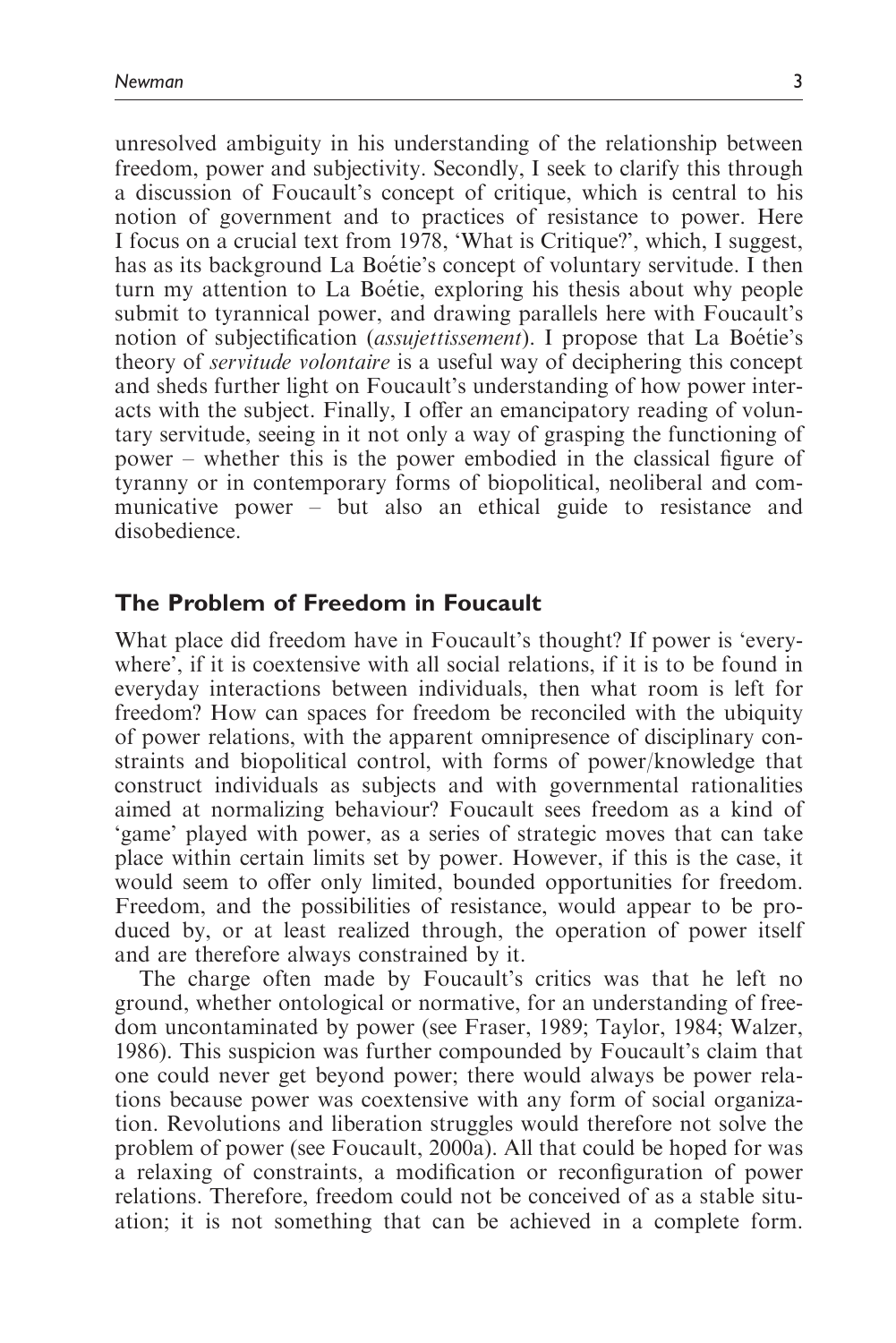One can never say with any confidence that one now lives in a 'free society'. For Foucault this would simply be another regime of power imposed in the name of freedom. Therefore, as Foucault's critics asked, if resistance to power merely exchanged one form of domination, one set of power relations with another, then why bother fighting for freedom? Foucault's apparent pessimism about emancipation would seem to have removed any inducement to seek it at all.

While many of these criticisms were misplaced, they nevertheless reflect a certain unresolved ambiguity surrounding the place and significance of freedom in Foucault's thought. While, I would argue, Foucault was deeply concerned with freedom and with expanding its limits and possibilities, it is often unclear how this concept should be understood. Obviously, freedom could not be thought of as the absence of limit or constraint (i.e. negative freedom). If we take the idea that freedom is only intelligible and realizable through its relation to power, then the notion of 'freedom from' power simply has no meaning for Foucault. Freedom and power are not polar opposites and do not exist in a zero-sum game, such that the absence of one is the condition for the presence of the other (see also Han, 2019). Rather, power and freedom have to be seen as existing in a relationship of mutual incitement and provocation, an agonistic game of strategies and wills, where each opposes the other but is also the condition for the other's existence (Foucault, 2002: 326–48). Freedom is not a property, not an object one can strive after and finally possess. Rather, freedom must be constantly put to the test and made to confront the forms of power that both limit and constitute it.

For Foucault, then, freedom and power presuppose one another. Power can only be exercised over a subject to whom is available a certain range of actions and choices, a field of possibilities that power seeks to limit, direct and control (Foucault, 2002: 341) Therefore, rather than seeing power as a top-down relationship of domination, or as involving coercion or violence, the operation of power is better thought of as 'conducting', or leading and directing, the behaviour of others: the 'conduct of conduct' (Foucault, 2002: 341). This notion of power as the largely non-violent and non-coercive shaping of the actions of individuals is central to Foucault's idea of 'government'. Government is a strategic rationality aimed at the conduct of behaviour on both an individual and collective level. Foucault traces the genealogy of government back to early ideas of the Christian pastorate and monastic practices of obedience, but it became increasingly coextensive with broader society and was incorporated into the structures, calculations and practices of the modern state (Foucault, 2002: 334).

In governing the behaviour of individuals in this way, in turning individuals into subjects through the direction of their freedom, the state may be understood as an 'apparatus', indeed one of many apparatuses in operation today. Following on from Foucault's allusions to this term,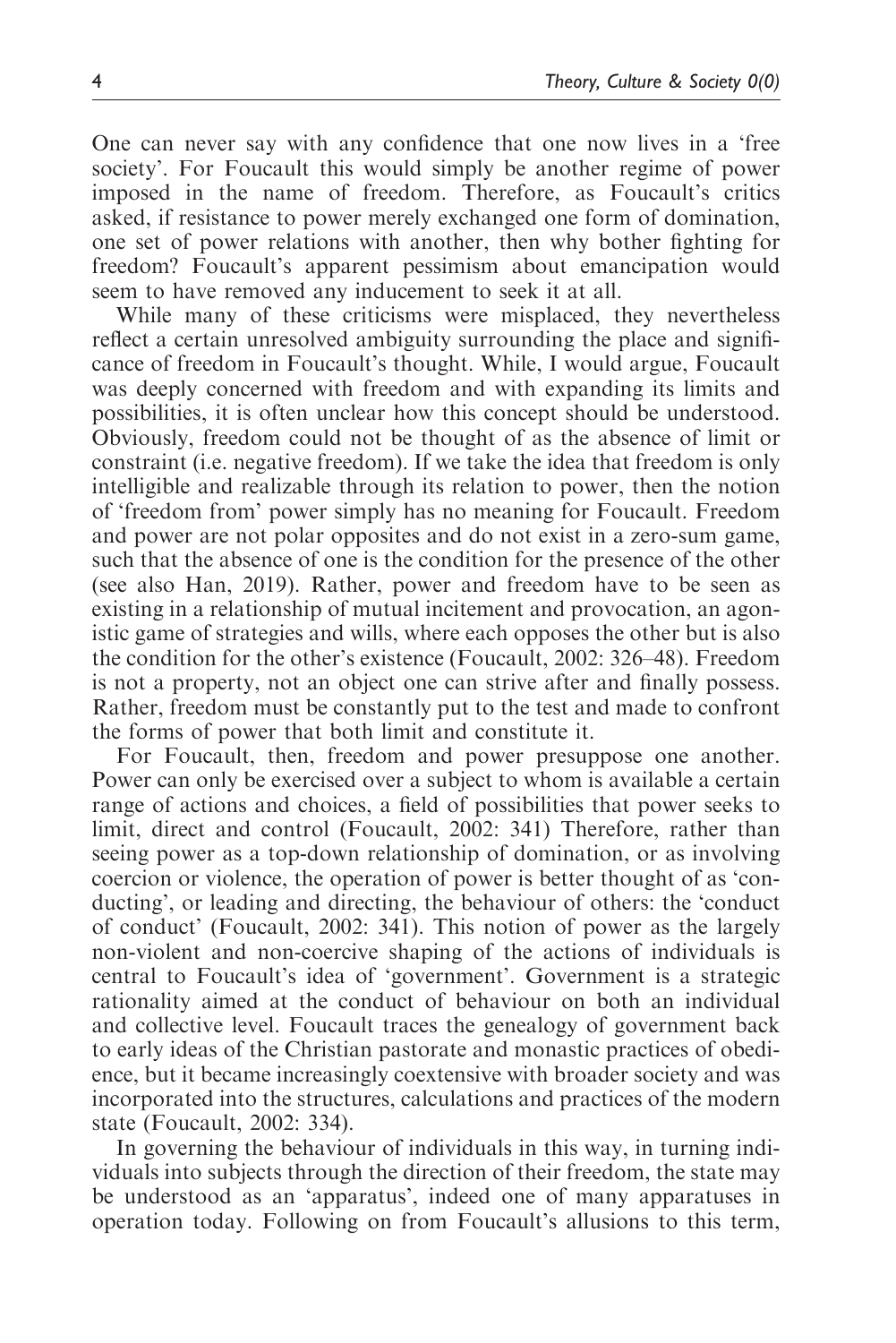Agamben defines an apparatus as 'literally anything that has in some way the capacity to capture, orient, determine, intercept, model, control, or secure the gestures, behaviours, opinions, or discourses of living beings' (Agamben, 2009: 14). Of course, we could apply this to social media and internet communication technologies, to say nothing of smart phones and apps that track our movements, monitor our health and measure our performance. Such devices, technologies and platforms manage a much more effective, sophisticated and all-encompassing government of behaviour than the modern state could ever dream of. Yet, the main point to be made here is that these apparatuses rely at the same time on a certain freedom on the part of the subjects, even, and especially, the freedom to renounce freedom and allow oneself to be captured. Apparatuses create subjects who assume their subjectivity as free subjects in the process of their own de-subjectification. Agamben characterizes our contemporary condition as one of generalized submission to apparatuses:

the most docile and cowardly social body that has ever existed in human history ...the harmless citizen of postindustrial democracies...readily does everything that he is asked to do, inasmuch as he leaves his everyday gestures and his health, his amusements and his occupations, his diet and his desires, to be commanded and controlled in the smallest detail by apparatuses. (Agamben, 2009: 22–3)

In order to properly grasp the precise nature of the relationship between the subject, power and freedom, and indeed the functioning of modern governmental apparatuses, we must therefore come to terms with this phenomenon. The question of why people freely bind themselves to power, why they allow themselves to be subjectified by power and why, at other times, they resist this subjectification is a question that both Foucault and La Boetie are concerned with.

### 'Critique Will Be the Art of Voluntary Inservitude'

To explore some of the parallels between Foucault and La Boétie (see also Schachter, 2016), I turn to a lecture that Foucault gave at the Sorbonne in May 1978 called 'What is Critique?' Here Foucault sought to explore the emergence in Western thought, dating roughly from the 15th and 16th centuries (crucially we should note that this is the time in which La Boetie was writing), of a certain 'critical attitude' that could be seen as a response to the governmentalization of Western European societies during this period. The art of governing, central to the Christian pastorate and which, during the Middle Ages, had been confined largely to religious and monastic institutions, now becomes the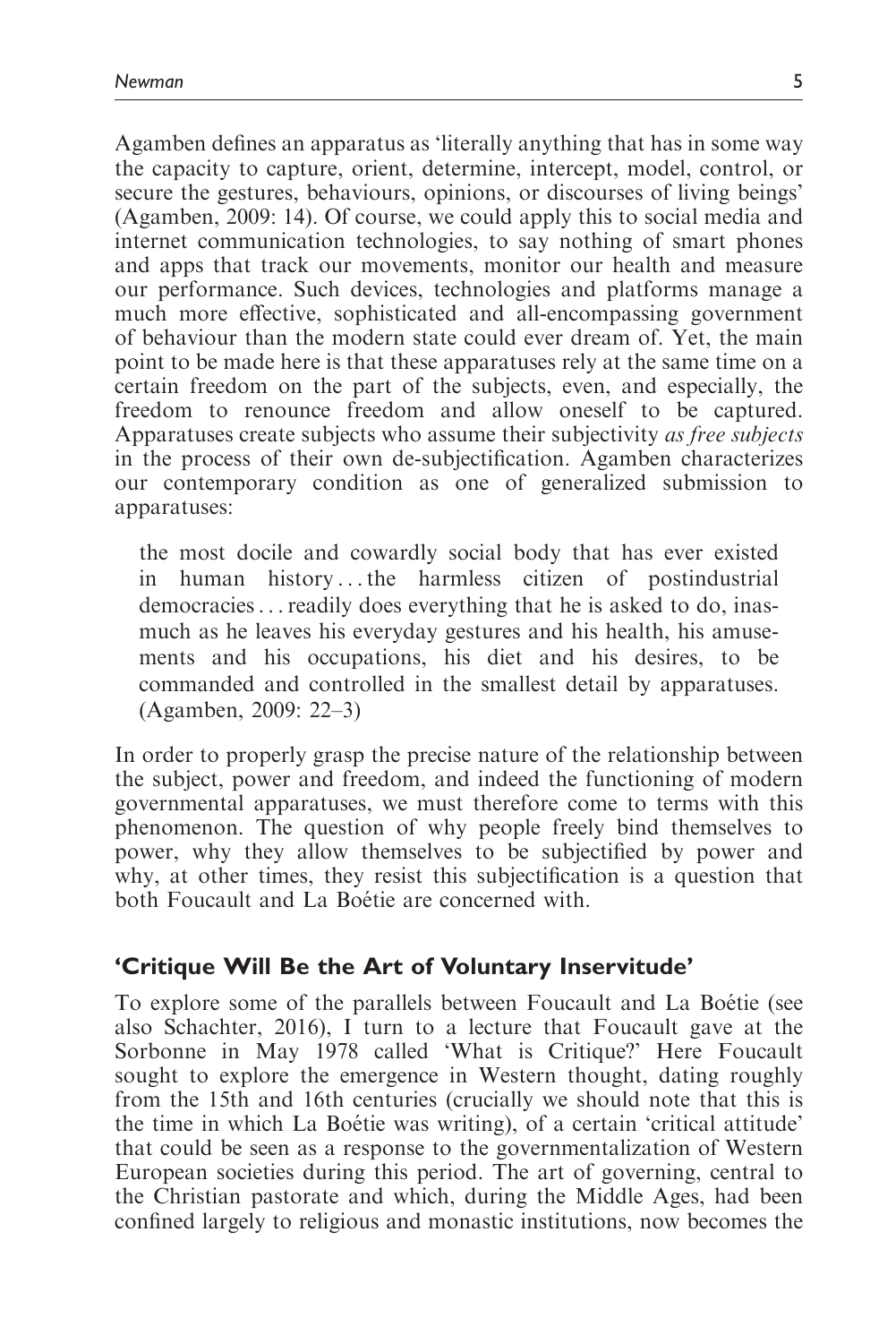general rationality of society, intervening in matters of family, social, economic and political life. As Foucault says, the fundamental question that presents itself during this period is how to govern (1996: 384).

The Christian pastorate, which formed the basis of modern governmental rationality, is characterized by a relationship of obedience. As Foucault says:

Christian obedience, the sheep's obedience to his pastor, is therefore a complete obedience of one individual to another individual. What's more, the person who obeys, the person who is subject to the order, is called the subditus, literally, he who is dedicated, given to someone else, and who is entirely at their disposition and subject to their will. It is a relationship of complete servitude. (Foucault, 2007: 177)

What is cherished in this relationship is obedience as the absence or relinquishment of willpower, particularly of the will over oneself.

However, as Foucault shows, such pastoral relations of obedience are always accompanied by the possibility of disobedience. The religious heresies of the Middle Ages, for instance, disrupted the governing power of the Church through the promulgation of divergent, dissonant ideas, doctrines and ways of life. Amongst these, ascetism is perhaps the most important: it is a discipline to which one subjects oneself so that one cannot be so easily mastered by others, and it is therefore the very opposite of obedience. Here Foucault's notion of 'counter-conducts' becomes important. If governing pastoral power is the power to conduct the actions, lives and souls of others in the interest of their salvation, then counter-conducts are practices and ways of life that resist this governing power, that refuse the ways in which one is conducted by others.

It is precisely the spirit of disobedience that re-emerges in the 15th and 16th centuries in response to the explosion of governmental practices and discourses. Thus, alongside the question of how to govern arises the opposing question of 'how not to be governed' (Foucault, 1996: 384). Foucault argues that this impulse to not be governed informs the critical spirit of Kant's *Aufklärung* or Enlightenment, seen as mankind's escape from a state of immaturity, in which one is governed heteronymously, into adulthood as the condition of autonomy. Later this same impulse will find its way into a critique of the excesses of rationalization itself, associated with the excesses of state power; here Foucault is referring primarily to the Hegelian left, Weber and the Frankfurt School.

However, it is in the spirit of this heterodox reading of the Enlightenment that Foucault seeks to initiate what he calls a 'historicophilosophical' mode of enquiry. It proposes a historicization of ideas, which makes possible a critical reflection upon the legitimacy of modern forms of knowledge and truth regimes. This is through what Foucault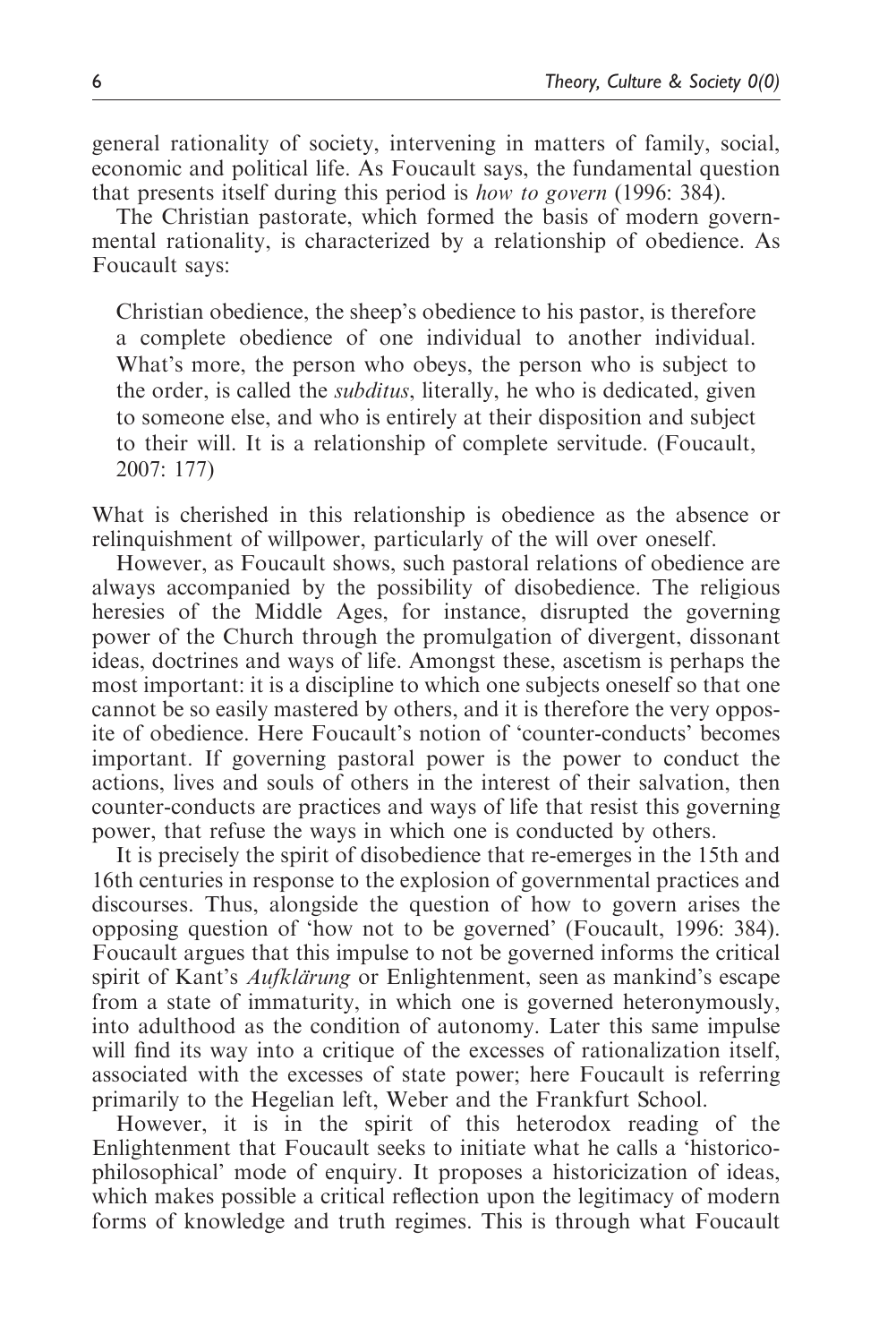terms their 'eventialization' [événementialisation] (1996: 393), a way of unmasking the relationship between power and knowledge, of revealing the multiple coercions involved in a system of knowledge and a regime of truth becoming hegemonic. Yet, the question raised here is not so much how a system of knowledge and power is forced upon us but, rather, why and under what conductions does it become acceptable to us? Why do we come to regard as legitimate a mode of power/knowledge that prescribes an identity for us, or imposes upon us norms of behaviour or a certain truth of desire? What must be explored, in other words, is the mechanism by which we voluntarily bind and subject ourselves to a specific form of power through our internalization of its regime of truth.

Because these regimes of truth can only become dominant through our free acceptance of them, this means that their emergence is contingent rather than inevitable, and thus subject to rupture, reversal and destabilization – or at least to an ongoing questioning of their legitimacy. As Foucault (1996: 395) says: 'Bringing out the conditions of acceptability of a system and following the lines of rupture that mark its emergence are two correlative operations'. In other words, it is precisely because we freely subject ourselves to these regimes of power/knowledge/truth that they can, at the same time, be thought otherwise and undone. All apparatuses of power are therefore haunted by the possibility of their own disappearance. Power is an event rather than a transcendental, ahistorical essence – and all events can be reversed, superseded and transformed. Critique is therefore the practice of interrogating the limits of power, drawing attention to power's impermanence and contingency, and thus to its possible illegitimacy. In this sense, it seeks to de-mystify power. In focusing on the *how*, rather than the *what*, of power – on how power works, what its effects are – Foucault sought to show that power did not actually exist as such, that it had no single, unified identity or essence  $(2002: 336-7)$ . As I will argue, La Boétie, in a slightly different way, was making precisely the same point.

Therefore, the implication of Foucault's analysis is that freedom is the ontological basis of power. In other words, if power depends at some level on the subject's free consent – on the will to obey – then this means that the overturning of power relations is also a matter of will, the will to be free, the will to disobey and to resist the various ways we have been subjectified. Here Foucault refers to a 'decisive will to not be governed':

If governmentalization is really this movement concerned with subjugating individuals in the very reality of a social practice by mechanisms of power that appeal to a truth, I will say that critique is the movement through which the subject gives itself the right to question truth concerning its power effects and to question power about its discourses of truth. Critique will be the art of voluntary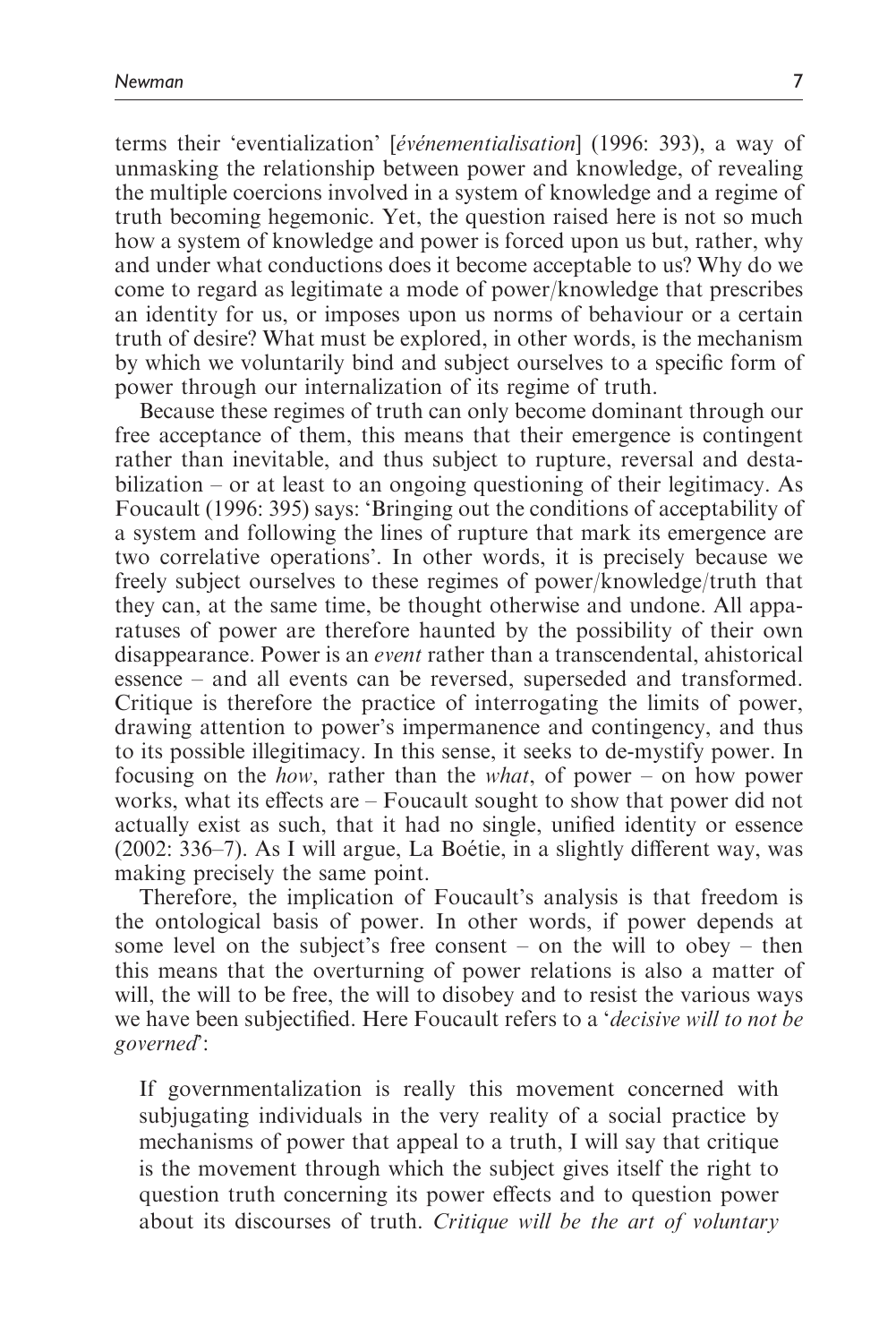inservitude, of reflective indocility. (Foucault, 1996: 386, emphasis added)

# La Boétie and the Problem of Voluntary Servitude

Yet, to grasp the significance of this idea of voluntary inservitude, we need to understand more precisely the problem of voluntary servitude itself. This requires an investigation of Étienne de La Boétie and his famous text, Discours de la Servitude Volontaire. La Boétie was a French writer and poet in the humanist tradition, confidant and friend of Montaigne, and later a member of the Parlement of Bordeaux. His essay on voluntary servitude, written around 1549, thereafter had a complex and ambiguous history, being circulated by Huguenots and monarchomachs who used it as propaganda in their struggle against the French crown. It has been seen as a call to resistance against unjust tyrannical rule, and has had a major influence on the ideas of political dissent and civil disobedience (see Bleiker, 2000) and on the anarchist tradition (see Kinna, 2019; Newman, 2016). La Boe´tie is an important figure for French social theory, included amongst thinkers like Marcel Gauchet, Claude Lefort and Pierre Clastres (see Moyn, 2005). Moreover, the concept of voluntary servitude has been utilized in studies not only of political domination under totalitarian systems (see Lefort, 2007) but also of the Silicon Valley ideology (see Vion-Dury, 2016), as well as the sociology of the modern workplace (see Chaiznot, 2012).

In the *Discourse*, La Boétie (1975: 42) asks one very simple question:

For the present I should like to understand how it happens that so many men, so many villages, so many cities, so many nations, sometimes suffer under a single tyrant who has no other power than the power they give him; who is able to harm them only to the extent to which they have the willingness to bear with him; who could do them absolutely no injury unless they preferred to put up with him rather than contradict him.

According to La Boétie, our obedience to the tyrant is not coerced but freely given. We willingly submit to his authority and allow him to abuse us. We voluntarily abandon our own freedom and render it up to this one figure who comes to dominate us. The power the tyrant wields over us is only the power we freely endow him with. This phenomenon cannot be explained by cowardice: in the situation thus described, the people outnumber the solitary figure of the tyrant to such an extent that cowardice cannot account for their submission. They could easily overpower him if they chose, but do not do so. Instead, they voluntarily sacrifice their own freedom and choose to live as slaves: 'A people enslaves itself, cuts its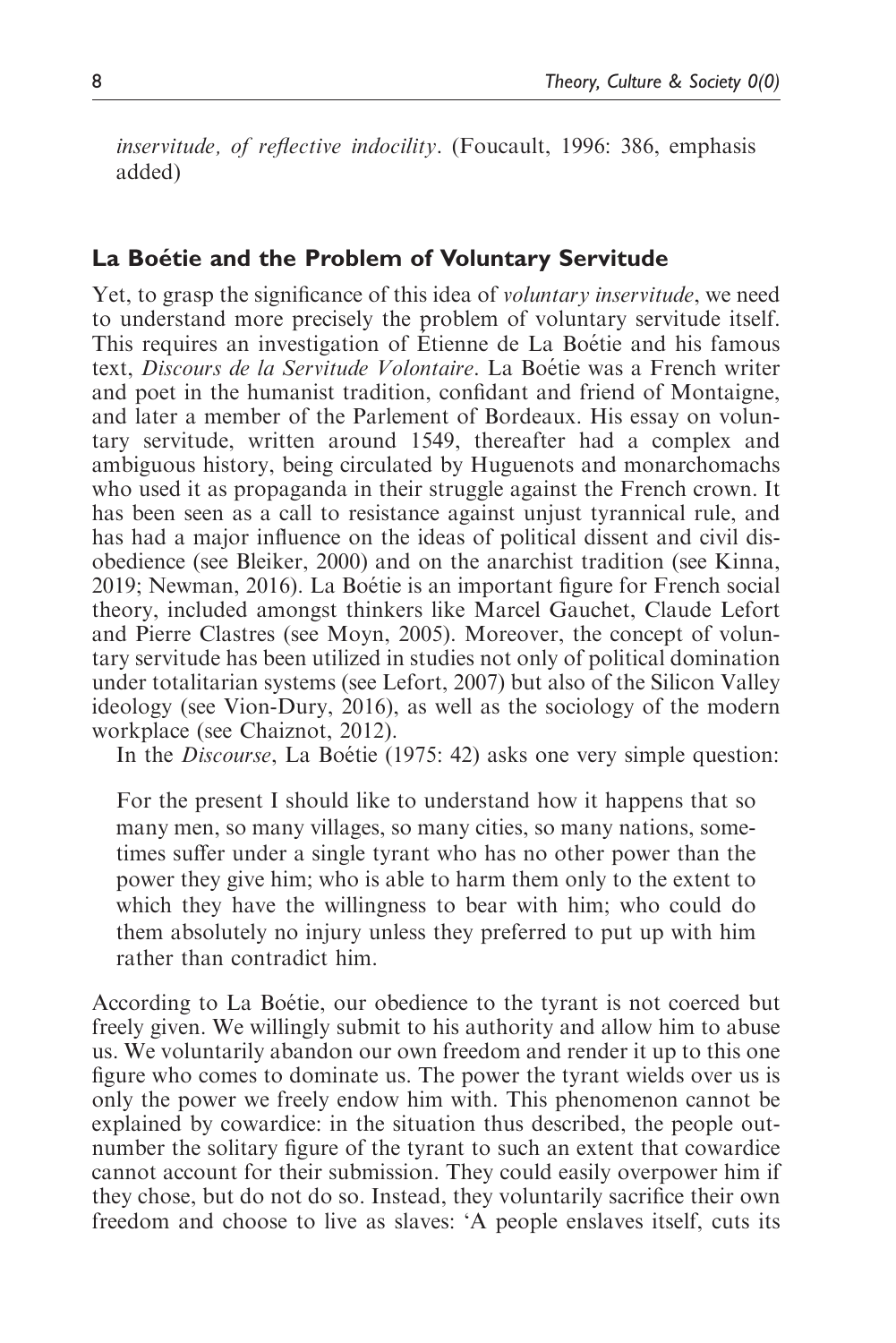own throat, when, having the choice between being vassals and free men, it deserts its liberties and takes on the yoke, gives consent to its own misery, or, rather, apparently welcomes it' (1975: 46). Something other than cowardice must be at work here – a strange psychological mechanism, a moral sickness or vice that La Boétie is confounded by: 'What monstrous vice, then, is this which does not even deserve to be called cowardice, a vice for which no term can be found vile enough, which nature herself disavows and our tongues refuse to name?' (1975: 44). The Discourse thus overturns standard notions of consent that claim that it is natural and rational to obey authority; for La Boétie, voluntary consent is a genuine puzzle.

However, in La Boétie's analysis, freedom is ontologically primary; it comes before power. Freedom, and the natural bonds of companionship and equality that go along with it, is seen as a natural moral condition. Like Foucault (2003) after him. La Boétie rejects justifications of power based on social contract theory. Indeed, this whole rationalization of submission is reversed: rather than an original state of war, which compels us to seek the security of a sovereign political order, we first enjoy the freedom and equality, and the plurality and singularity, endowed by nature, and then for some reason we renounce it and have been slaves ever since. For La Boétie, people suddenly and quite voluntarily switch from freedom to servitude. Our relinquishment of freedom comes about as a result of apathy or laziness – we find it easier to obey than to resist. But, at the same time, La Boétie suggests that voluntary servitude is active rather than passive; it is something we continuously, even energetically and enthusiastically, participate in. Our submission is something that is renewed through our everyday behaviours and interactions: 'you make yourselves weak so that he [the tyrant] can be strong and oppress you ever more harshly' (1975: 44).

La Boétie proposes, tentatively, three possible factors that might explain this phenomenon. First, he says that people become habituated into servitude, such that they forget that they were ever free. Obedience and docility become a matter of habit (a 'habituation to subjection' as he puts it); this 'moulds us into its own shape, whatever our natural disposition' (1975: 49). This seems to resonate with Foucault's idea of the 'docile bodies' that have been trained, moulded and shaped in the disciplinary regimes of modernity. To what extent would this power be possible without the subjectification of the subject, such that he or she actively desires and willingly participates in his own disciplining and normalization?

Second, La Boetie refers to the power of spectacles:

Theatres, games, farces, spectacles, gladiators, strange beasts, medals, tableaux and other such drugs were the bait that lured ancient nations into servitude, they were the price at which freedom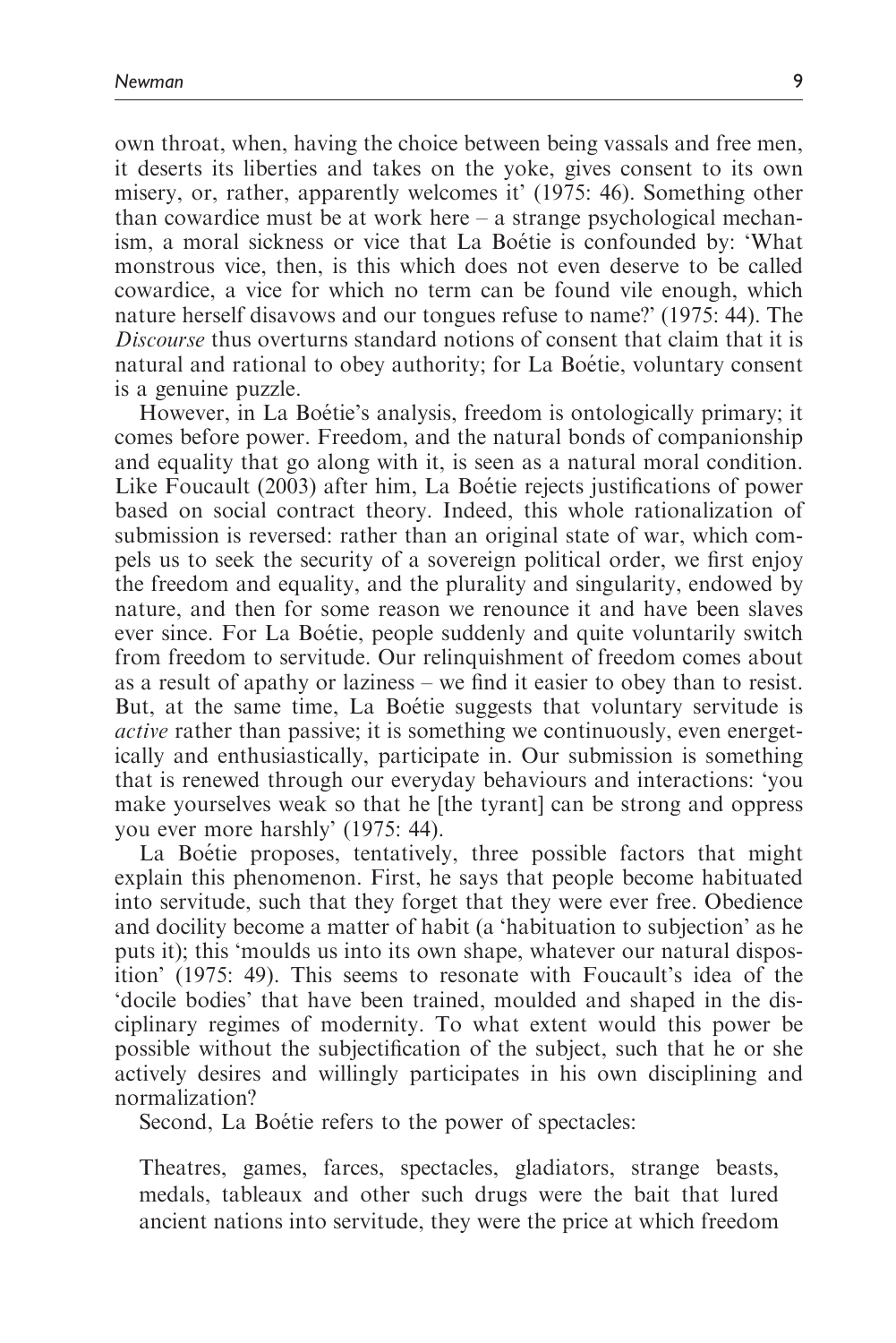was sold, they were the instruments of tyranny; they were the methods, the procedures, the allurements which ancient tyrants could use to put their people to sleep, to place them under the yoke. (1975: 58)

Third, La Boétie shows how power constructs for itself a hierarchy of relations in which the tyrant's place is sustained by intricate networks and relations of dependency. The tyrant's power lies not in coercion and violence, but rather in a complex ecosystem: those immediately surrounding the tyrant, his advisers and councilors, who in turn maintain a network of dependents, below whom are hundreds if not thousands of others, each with a place within this pyramid of power. Thus, the power of the tyrant is really based on an interlocking system of relations of fear and dependency that includes many thousands of people who are all complicit in their own domination. Our submission and obedience are assured by payoffs we receive from those immediately above us; we submit to the power of another in return for our own unhappy place in the structure of power (1975: 72).

### The Illusion of Power

How should we interpret La Boétie's theory of voluntary servitude? To some extent, his explanations for this phenomenon are inadequate. Moreover, the idea that people voluntary surrender their power has often been interpreted in a pessimistic, even conservative and authoritarian way.<sup>2</sup> However, I would propose here a more radical and emancipatory reading of La Boétie's text, one that aligns with Foucault's critical, non-essentialist understanding of power. Indeed, the Discourse should be regarded as a call to freedom, as a way of rousing us from a state of servility and enfeeblement – in the same way that Foucault reads Kant's Aufklarung as a way of rousing humanity out of a state of immaturity. In a similar way to Foucault, La Boétie reveals the hollowness and instability at the heart of power. If, in other words, power is only sustained through our ongoing free consent, then, ultimately, power is a kind of constitutive illusion, one that we have retroactively created through our recognition of it. The power of the tyrant is only *our* power in an alienated form:

Where has he acquired enough eyes to spy upon you, if you do not provide them yourselves? How can he have so many arms to beat you with, if he does not borrow them from you? The feet that trample down your cities, where does he get them if they are not your own? How does he have any power over you except through you? How would he dare assail you if he had no cooperation from you? (1975: 48)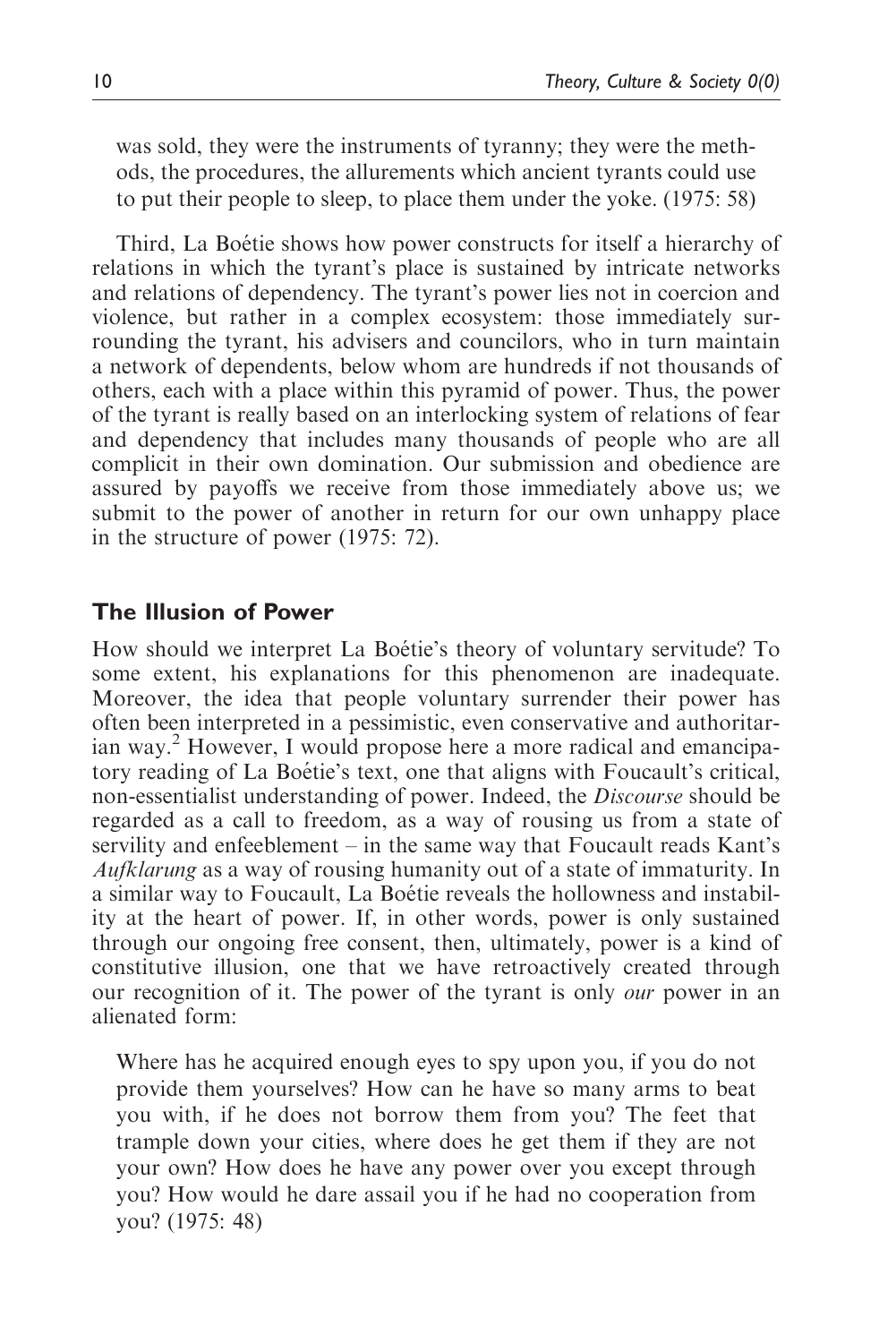By unmasking this dimension of voluntary servitude as the foundation of power, La Boétie, like Foucault, aims at a de-mystification of power. To see power in this way is to strip away its abstractions and to reveal the freedom that it is founded upon.

Of course, unlike La Boétie, Foucault would not trace voluntary servitude to one obscure but fateful historical moment, to a fall from our original state of freedom; rather, there has only been self-subjection in specific ways to specific regimes of truth and power. Nevertheless, the fundamental insight is the same: that all forms of power, no matter how they are historically constituted, depend at some level on our willing acquiescence. La Boétie's text might be seen as the key that allows us to unlock the eternal mystery of power; it shows us that power cannot exist without our own subjection to it. It sheds light on the threshold of subjectification that Foucault saw as the underside of any power relationship: why does the subject allow herself to be attached to certain modes of individualization, to be judged according to certain norms, to have her actions and behaviour directed towards certain goals?

La Boétie's text thus serves to remind us of our own will: how we lost it, and how we can regain it. There is a clear connection here with Foucault's '*decisive will not to be governed*', which, for him, is the basis of all critique. The other side of voluntary servitude is therefore voluntary inservitude; the other side to power is freedom. The Discourse on Voluntary Servitude is, like Foucault's work, an ethical meditation on freedom and its possibilities.

### The Discipline of Indiscipline

In the final section, I would like to briefly explore three possible ways of understanding this notion of freedom as the release from voluntary servitude. These strategies are what I refer to as the *discipline of indiscipline*, as they involve practices of self-discipline or self-mastery, understood in both an ethical and political sense. My point here is the practice of voluntary inservitude or, simply, freedom is not a spontaneous act but rather a conscious and deliberate work on the self, a reconstitution of desires and a re-direction of the will that takes place at the level of the subject.

First, and most obviously, we can understand voluntary inservitude in terms of acts of civil disobedience. La Boétie's thesis has been influential in the tradition of non-violent resistance and civil disobedience. La Boetie urges peaceful resistance to the power of the tyrant. Indeed, the Discourse can be read as an ethical guide to disobedience. Disobedience need not take the form of a violent uprising but is rather an individual and collective act of self-emancipation in which people turn their backs on the tyrant, refuse to recognize his power over them and instead empower themselves. La Boétie says that if we want to free ourselves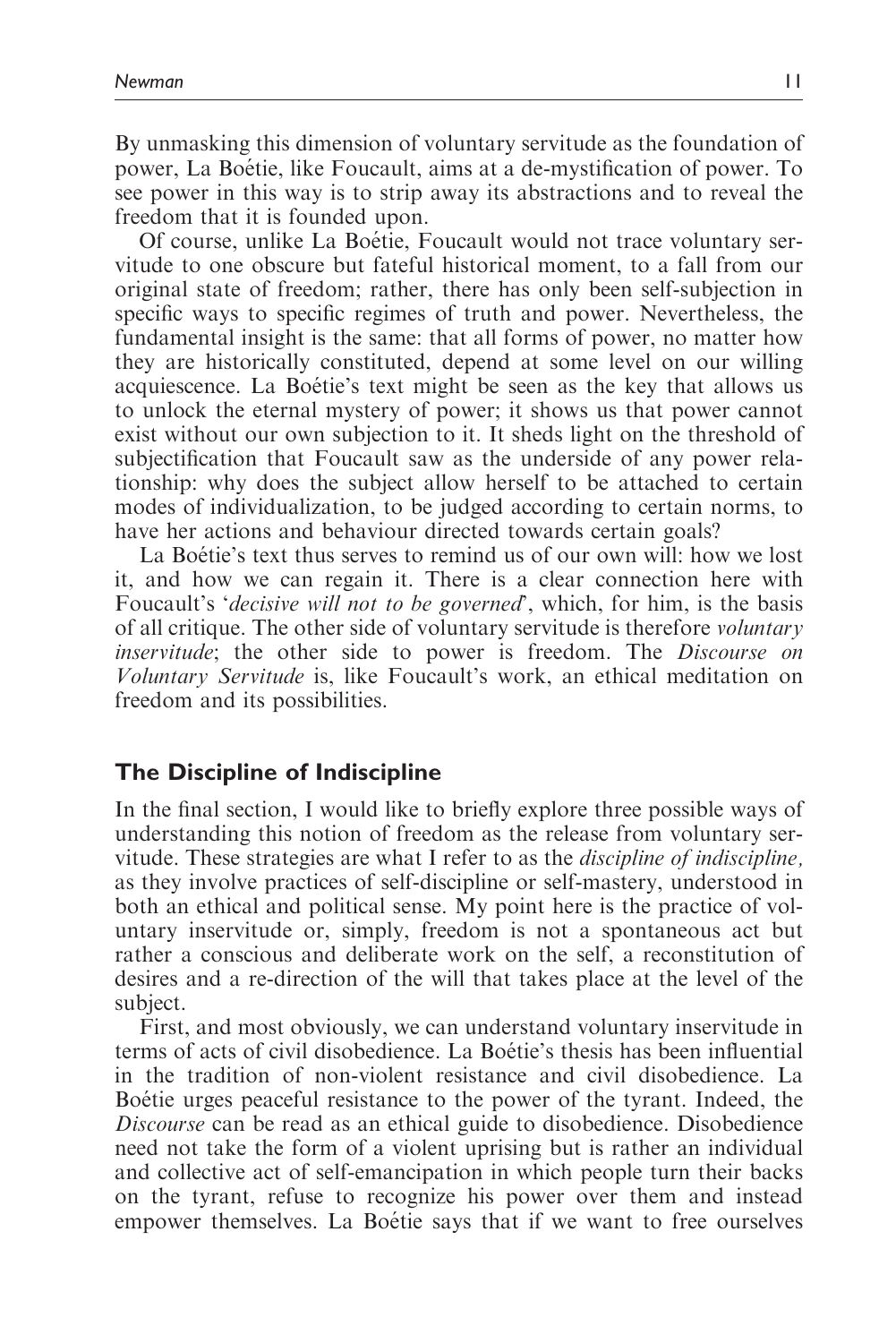from the power of the tyrant, all we need do is take back our power – that is, to stop empowering him, to stop giving ourselves over to him. If we no longer recognize the authority of the tyrant, and instead recognize our own power, then the spell of power is broken and the tyrant falls of his own accord. It is merely a matter of volition, of 'willing to be free': 'Resolve to serve no more, and you are at once freed. I do not ask that you place hands upon the tyrant to topple him over, but simply that you support him no longer; then you will behold him, like a great Colossus whose pedestal has been pulled away, fall of his own weight and break into pieces' (La Boétie, 1975: 48–9)

Foucault's interest in the Iranian Revolution (1978–9), the event that forms the political background to 'What is Critique?', was to do with the question of the will in resisting power, particularly the will to risk one's life for freedom. For Foucault, the will is something that positions the individual in a certain relationship to his or her own subjectivity. At times, he says, there is the will to be a slave; at other times, there is the will to be free and to risk death for freedom (Foucault, 2016: 41). These two dimensions of the will are the two sides of the same phenomenon of voluntary servitude. While this idea of dying for freedom does not really figure in La Boétie's account, and while, furthermore, La Boétie does not deal with any of the practical implications and real costs associated with mass organized dissent, there is the same concern with the importance of reorienting the will of the subject from servitude to freedom. Recent protests and insurrections against police violence and racism that have been taking place around the world, in the midst of the pandemic, show a similar willingness to risk life for freedom, and might be seen as collective acts of voluntary inservitude.

Second, voluntary inservitude involves an ethical transformation of the self, even a form of ethical self-discipline. For Foucault, the subjectivity that power creates for us is also the material from which we can resist power and from which we can fashion for ourselves new ways of being. But this involves an ethical work conducted upon the self, a conscious practice of self-constitution. Foucault's later interest (see Foucault, 1988, 2005, 2010) in the idea of the 'care of the self' in ancient Greece and Rome – referring to practices such as 'ascesis' (ascetism) – was to do with the ways in which individuals sought to discipline themselves, to master their own desires. The goal here was a certain form of ethical self-mastery, the attempt to govern one's desires and instincts, to impose one's will upon them, in the name of greater autonomy. Autonomy might be understood in two senses here. First, while these practices of self-discipline were a reflection of the cultural forms and norms that existed at the time, they were nevertheless much more autonomous, precisely because they were self-imposed, than the institutionalized (religious, psychiatric, medical) modes and practices of discipline that emerged later with the Christian pastorate and have continued,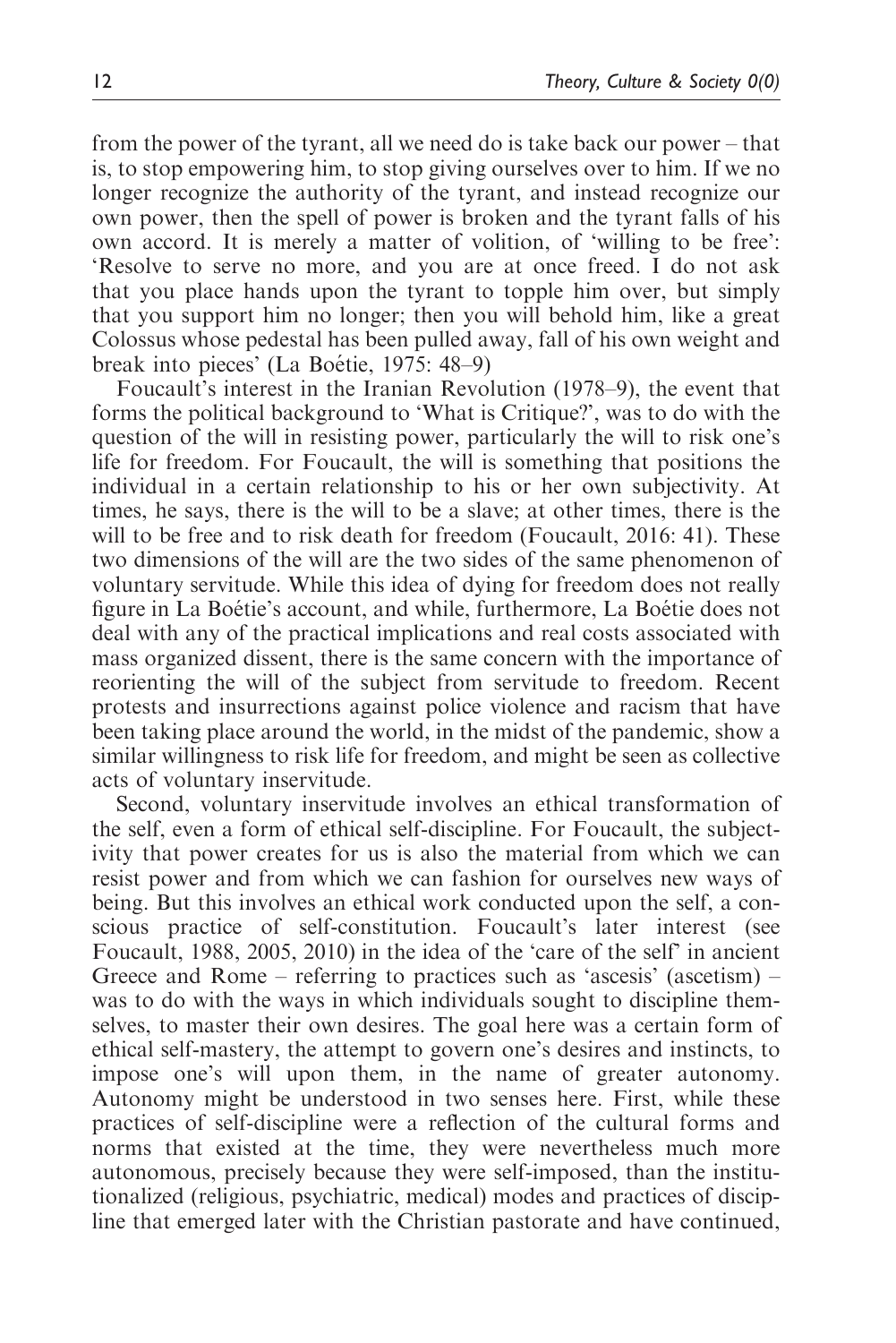in different forms, into modernity. Foucault sees these alternative, noninstitutional processes of self-disciplining or self-fashioning as an ethical practice, which is always related to the practice of freedom (Foucault, 2000: 284).

Second, this sort of ethical self-discipline was a way of coming to terms with the problem of voluntary servitude, which is essentially the abandonment of the will. As both Foucault and La Boetie recognized, there are tendencies within us, certain desires and dependencies that make one more susceptible to the power of others. La Boétie saw voluntary servitude as a kind of weakness, a moral sickness, a wayward and inexplicable desire, born of laziness, habit, distraction or induced through the false promise of riches and favours. Practices of self-discipline are aimed at controlling such tendencies, so that one would not be so susceptible to being disciplined and governed by others. In other words, they are a way of rediscovering or reconstructing the will. As Foucault puts it: 'the concern for the self and care of the self were required for right conduct and the proper practice of freedom, in order to know oneself ... as well as to form oneself, to surpass oneself, to master the appetites that threaten to overwhelm one' (2000: 285).

Of course, there are important differences between Foucault and La Boetie here on this question of self-constitution. Whereas La Boetie's account of the subject's submission to power is largely ahistorical, Foucault is much more concerned with the specific practices of subjectconstitution that emerged in different historical periods and cultural contexts, practices and understandings of the self that cannot be universalized or essentialized, which are, indeed, untranslatable from one historical period to another. Whereas La Boétie is concerned with the universal condition of humanity – its self-enslavement and its self-emancipation – Foucault is interested in specific historical practices of freedom and self-cultivation; for him, there is no universal subject destined for freedom. Nevertheless, the point I am trying to make in drawing a parallel between these thinkers is to emphasize the different ways in which they both come to terms with the same problem: how the will to be free, to resist domination, can form within the subject.

For Foucault, one such way of cultivating this will was through the ancient practice of parrhesia. This is not only because parrhesia was understood as a form of free and fearless speech – an ancient form of speaking truth to power – and therefore carried great personal risk, as Plato discovered when he gave unwelcome philosophical counsel to Dionysius, the tyrant of Syracuse. According to Foucault, parrhesia was also a form of ethical subjectivation in which, in the act of ethically committing oneself to telling the truth, regardless of the consequences, it was also a way of 'freely binding oneself to oneself, and in the form of a courageous act' (Foucault, 2010: 66, emphasis added). In other words, truth-telling brings into play the will to be free and to stake one's life on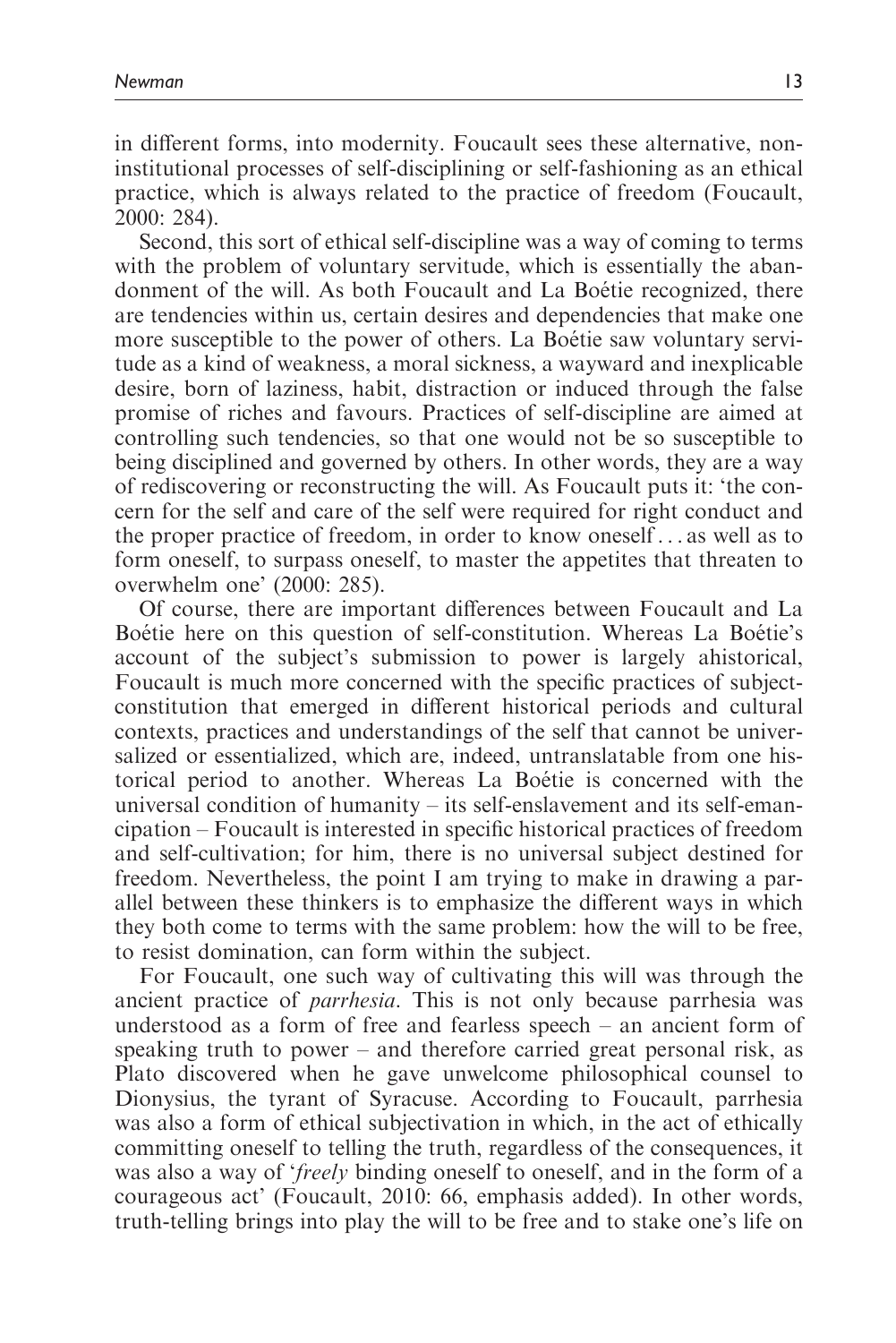this act – to identify absolutely with the truth of one's discourse and to bear the risks associated with it. It is thus a reversal of one's will to be a slave, to remain silent. This notion of risk is central to Foucault's idea that freedom must always be understood agonistically, as a testing of the limits of power, limits which are both external to the subject as well as internal, in the sense of constituting his or her desires and identity. To speak freely and fearlessly was therefore a mode of ethical self-constitution as a free subject.

Finally, the discipline of indiscipline is *associative* – it always involves ethical (and political) relations with others and is always practised in association with others. La Boétie defines tyranny as the rule of the one over the many, the antidote to which is the reaffirmation of the natural relations of equality and plurality – what Miguel Abensour (2011) refers to as the 'all ones' (tous un). The condition for freedom in La Boétie is a kind of shared plurality, in which singularity is preserved even in collective association with others. Here La Boétie stresses the value of friendship as the ethical counterpoint to tyranny: 'Friendship is a sacred word, a holy thing; it is never developed except between persons of character, and never takes root except through mutual respect; it flourishes not so much by kindnesses as by sincerity' (La Boétie, 1975: 77). By contrast, the tyrant is a lonely figure without friends. The only relations he has are ones based on dependency, fear and self-interest (77). Foucault (2000b) also spoke of the radical possibilities of friendship, particularly within gay communities. Friendship as a way of life shared between individuals of different ages, social status, professions and cultures could become the basis of new ethical relations, new forms of community and association, and indeed new modes of subjectivity that escape institutionalized and normalized relations and identities.<sup>3</sup>

The problem of voluntary servitude has no doubt become more complex and enigmatic under contemporary regimes of neoliberalism. Neoliberalism is a rationality and a way of life in which individuals are governed through their own freedom: freedom is the threshold upon which the subject's actions and behaviours are conducted in certain ways and directed towards certain ends specified by the market. According to Foucault, this new mode of governance penetrates into the very soul of the individual, who is remade as *homo economicus* – a free individual who has internalized the imperatives of the market and who thus becomes 'an entrepreneur of himself', permanently accountable to the market norms and social processes which produce him (Foucault,  $2008: 226$ . We are no doubt very far here from La Boétie's antique model of tyranny, in which the structure of domination, and therefore the 'target' of resistance, is more straightforward.

However, as I have endeavoured to show, although both thinkers have different accounts of how power actually operates, their approach to the problem of government is inspired by the same question: why does the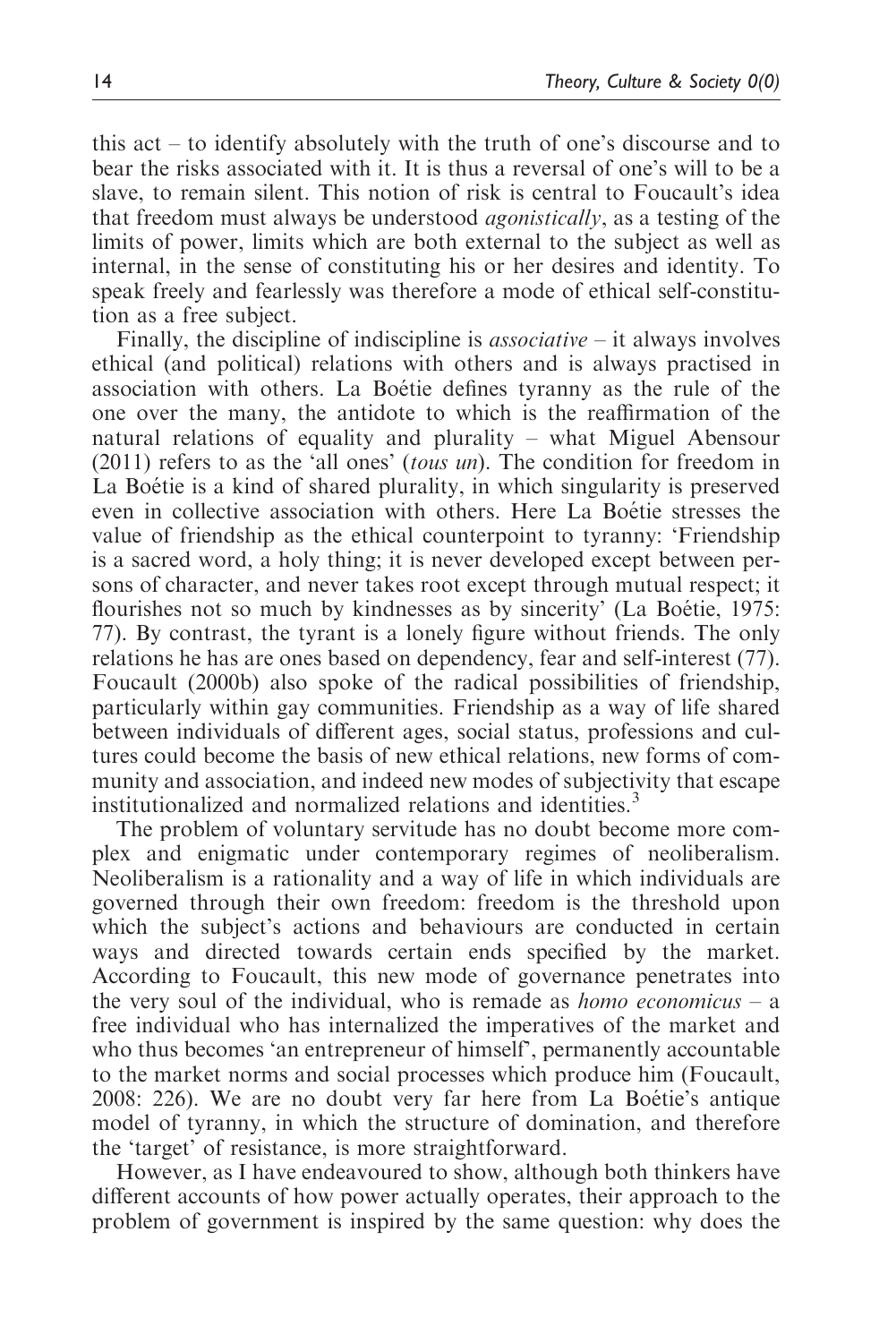subject *freely* internalize and thus reproduce the forms of power that constrain him; and how can this self-domination be reversed? Here both thinkers understand resistance – whether collective or individual – primarily as a kind of ethical revolt against oneself that brings a halt to the subject's voluntary servitude and allows the will to be reconstituted. Perhaps this is how we should interpret Foucault's proposal that: 'Maybe the target nowadays is not to discover what we are but to refuse what we are' (2002: 336).

# Conclusion

Contemporary neoliberalism  $-$  or perhaps what is more accurately referred to as authoritarian neoliberalism (see Brown, 2019) – displays two faces of power today: sovereign power and algorithmic power, the coercive power of the state and the surveillance and governing power of big data. It is my contention that both apparatuses or dispositifs of power can be better grasped through the problematic of voluntary servitude I have developed in this paper.

Recent debates about government measures in response to COVID-19 have reflected concerns about the problem of domination and obedience in contemporary societies. In the early days of the lockdown imposed in Italy, Agamben controversially argued that such restrictions were entirely disproportionate and excessive, constituting a sovereign state of exception that was becoming normalized: 'First and foremost, what is once again manifest is the tendency to use a state of exception as a normal paradigm for government' (Agamben, 2020). The biopolitical imperative that life be preserved at all costs led, according to Agamben, to the readiness to sacrifice basic freedoms, normal social interactions, and any sense of ethical dignity. Leaving aside the debates ensuing from these comments, which were seen to be downplaying the seriousness of the virus (see Benvenuto, 2020; Berg, 2020), Agamben, rightly in my view, points not only to the dangerous precedent set by these emergency measures which, one year on, have already become a routine feature of everyday life, but also to the way that they have been accepted and willingly complied with by a majority of citizens without any real questioning of their efficacy or legitimacy: 'Therefore, in a perverse vicious circle, the limitations of freedom imposed by governments are accepted in the name of a desire for safety that was created by the same governments that are now intervening to satisfy it' (Agamben, 2020).

There is a similar degree of complacency when it comes to new forms of biopolitical and biometric surveillance implemented or currently being proposed in response to the pandemic – from contact tracing apps to digital vaccine passports.<sup>4</sup> The acceptance of these technologies, and the degree of control they will give over our lives not only to governments but to big tech firms, is part of a more general problem of what might be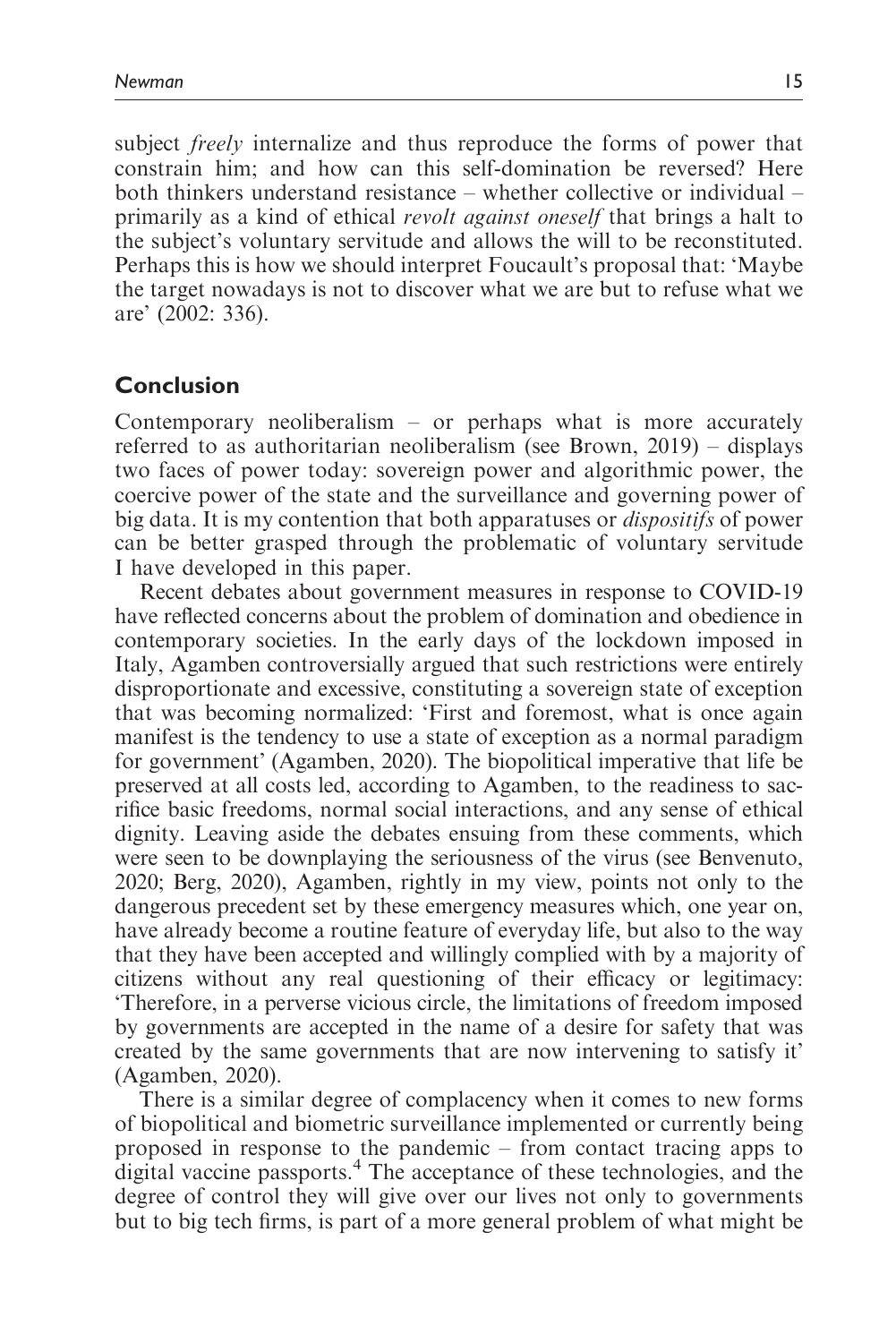called algorithmic power – that is, the way that life in contemporary societies is governed or 'conducted', as Foucault would put it, through computer algorithms and data analytics, particularly on social media, that track movements, monitor interactions, online behaviours, interests and spending habits and direct individual preferences, even political preferences. This points to a new age of authoritarian capitalism, or what Shoshana Zuboff (2019) calls 'surveillance capitalism', unhinged from any kind of democratic control or accountability. However, as commentators like Byung Chul-Han (2015) have pointed out, this control and surveillance exercised over us, particularly on social media, is something we freely consent to and cooperate with; the digital web in which we are caught is one that we spin through our everyday interactions (see Romele et al., 2017). A similar point is made by Zygmunt Bauman who, in his consideration of the new modes of 'liquid surveillance' – digital and biometric technologies – argues that the tendency of power in contemporary societies has shifted from the governors to the governed, who no longer need to be coerced or mastered by some top-down force because they voluntarily give up their desire for freedom and freely participate in their own domination (Bauman and Lyon, 2013: 52–3). Foucault might consider this a kind of digital pastorate, a new way of governing people through their own freedom (see Cooper, 2020). In an age when we willingly consent, in the name of convenience, to myriad forms of digital surveillance, biometrics, and the RFID microchipping of products, credit cards, clothes and even of our own bodies (see Hayles, 2009; Metz, 2018), it would appear that the notion of voluntary servitude has lost none of its currency.

In this paper, I have proposed the idea of voluntary servitude as a theoretical framework for understanding the ethical and political problem of government. I have argued that the best way to understand freedom and its possibilities today is to start with the problem of its abandonment. In drawing together La Boétie and Foucault, and in showing how the latter's notions of government, freedom and subjectification might be better grasped through the thinking of the former, I have sought to outline an ethics and a politics of freedom as *voluntary inservitude* – a concept that is useful for understanding acts of resistance, counter-conduct and civil disobedience through which subjectivity is reconfigured in more autonomous ways.

#### ORCID iD

Saul Newman D <https://orcid.org/0000-0003-2519-3104>

# Notes

1. Weber (2004: 35) defined charismatic authority as being based on acquiescence and submission to the personality of a demagogic leader, something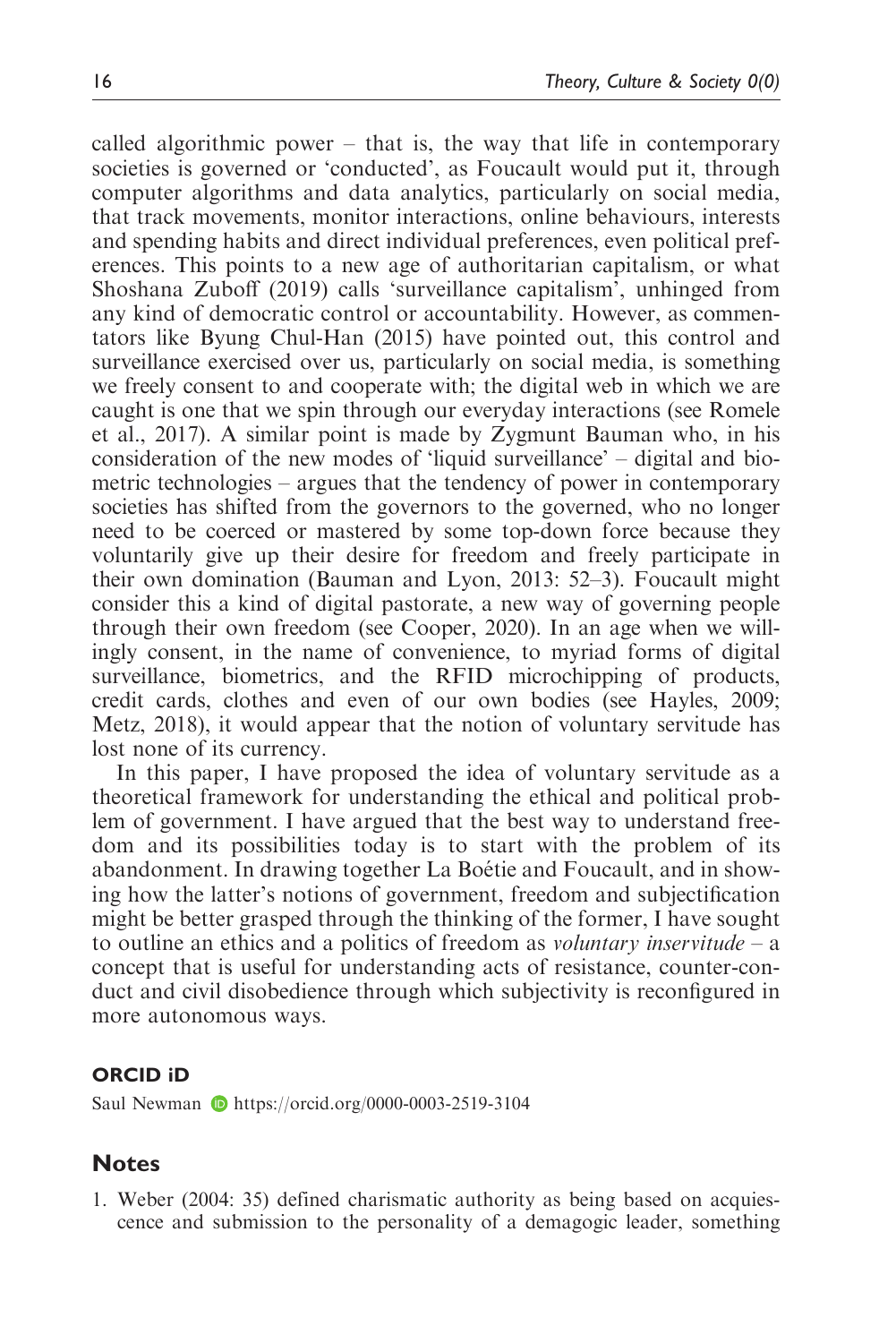people feel 'called' to do: 'People do not submit to them because of any customs or statutes, but because they believe in them.' But the question left unanswered in Weber's analysis – which is really La Boétie's question – is why people believe in these rulers and place themselves in thraldom to what are often unremarkable individuals; this is the voluntary act of submission that retrospectively constitutes their charisma (La Boétie, 1975: 44).

- 2. For a discussion of the various readings of voluntary servitude see Abensour (2011).
- 3. A similar point is made by Paul B. Preciado (2020), who talks about the possibilities of resistance to the biopolitical measures and technologies of control, surveillance and communication to which we have been subjected in the context of the COVID-19 pandemic. There are practices of resistance and subjectification that we can learn from sexual minorities. This would involve creating new forms of collective subjectivity through global cooperation, as well as the refusal of certain technologies. Here Preciado invokes a kind of voluntary biopolitical mutation, which can be seen as a form of voluntary inservitude: 'Just as the virus mutates, if we want to resist submission, we must also mutate. We must go from a forced mutation to a chosen mutation.'
- 4. The introduction of a new contact tracing app in France ignited concerns about 'digital tyranny' and led one MP to condemn its implementation as a form of 'voluntary servitude' (Marlowe, 2020).

### References

- Abensour, Miguel (2011) Is there a proper way to use the voluntary servitude hypothesis? *Journal of Political Ideologies* 16(3): 329–348.
- Adorno, Theodor, et al. (1950) The Authoritarian Personality. New York: Harper & Brothers.
- Agamben, Giorgio (2009) What is an Apparatus? And Other Essays, trans. David Kishik and Stefan Pedatella. Stanford, CA: Stanford University Press.
- Agamben, Giorgio (2020) The invention of an epidemic. European Journal of Psychoanalysis, 26 February. Available at: [https://www.journal-psychoanaly](https://www.journal-psychoanalysis.eu/coronavirus-and-philosophers/)[sis.eu/coronavirus-and-philosophers/](https://www.journal-psychoanalysis.eu/coronavirus-and-philosophers/) (accessed 30 May 2021).
- Bauman, Zygmunt and Lyon, David (2013) Liquid Surveillance: A Conversation. Cambridge: Polity Press.
- Benvenuto, Sergio (2020) Forget about Agamben. European Journal of Psychoanalysis, 20 March. Available at: [https://www.journal-psychoanaly](https://www.journal-psychoanalysis.eu/coronavirus-and-philosophers/)[sis.eu/coronavirus-and-philosophers/](https://www.journal-psychoanalysis.eu/coronavirus-and-philosophers/) (accessed 30 May 2021).
- Berg, Anastasia (2020) Agamben's coronavirus cluelessness. Chronicle of Higher Education, 23 March. Available at: [https://www.chronicle.com/article/gior](https://www.chronicle.com/article/giorgio-agambens-coronavirus-cluelessness/)[gio-agambens-coronavirus-cluelessness/](https://www.chronicle.com/article/giorgio-agambens-coronavirus-cluelessness/) (accessed 30 May 2021).
- Bleiker, Roland (2000) Popular Dissent, Human Agency and Global Politics. Cambridge: Cambridge University Press.
- Boltanski, Luc and Chiapello, Eve (2018) The New Spirit of Capitalism, trans. Gregory Elliot. London: Verso.
- Brown, Wendy (2019) In the Ruins of Neoliberalism: The Rise of Antidemocratic Politics in the West. New York: Columbia University Press.
- Chaiznot, Nicolas (2012) La Servitude Volontaire aujourd'hui: esclavages et modernités. Paris: PUF.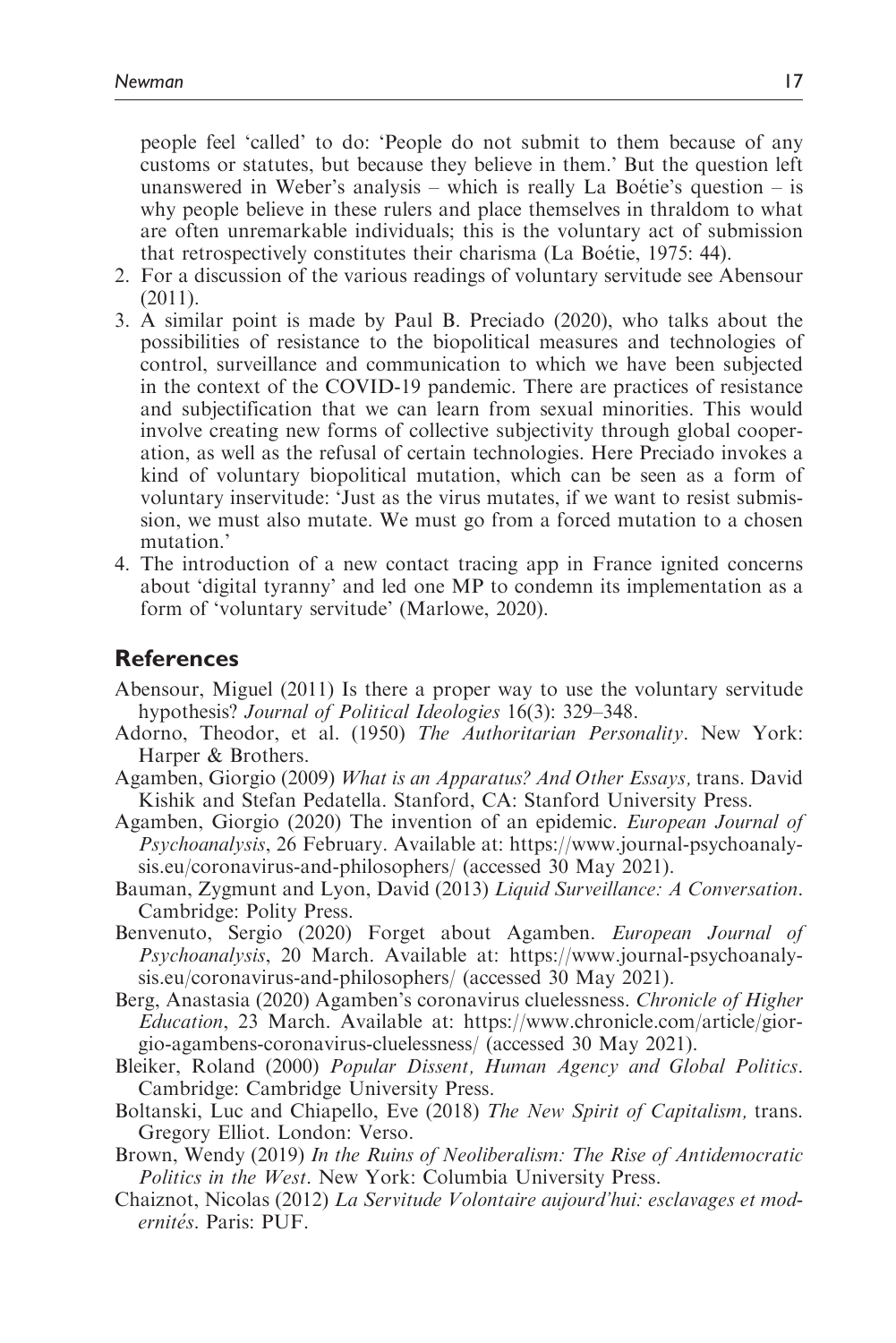- Cooper, Rosalind (2020) Pastoral power and algorithmic governmentality. Theory, Culture & Society 37(1): 29–52.
- Foucault, Michel (1988) The History of Sexuality, Volume 3: The Care of the Self, trans. Robert Hurley. London: Penguin.
- Foucault, Michel (1996) What is Critique? In: What is Enlightenment? Eighteenth Century Answers and Twentieth Century Questions, ed. James Schmidt. Berkeley: University of California Press, pp. 382–398.
- Foucault, Michel (2000a) The ethics of the concern for the self as a practice of freedom. In: Ethics: Subjectivity and Truth. Essential Works of Foucault 1954– 1984, Volume 1, ed. Paul Rabinow, trans. Robert Hurley. London: Penguin, pp. 281–302.
- Foucault, Michel (2000b) Friendship as a way of life. In: Ethics: Subjectivity and Truth. Essential Works of Michel Foucault, 1954–1984, Volume 1, ed. Paul Rabinow, trans. Robert Hurley. London: Penguin Books, pp. 135–140.
- Foucault, Michel (2002) The subject and power. In: Power: Essential Works of Foucault 1954–1984, Volume 3, ed. James Faubion, trans. Robert Hurley. London: Penguin, pp. 326–348.
- Foucault, Michel (2003) 'Society Must Be Defended': Lectures at the Collège de France 1975–76, ed. Mauro Bertani and Alessandro Fontana, trans. David Macey. London: Penguin Books.
- Foucault, Michel (2005) The Hermeneutics of the Subject: Lectures at the Collège de France, 1981–1982, ed. Frederic Gros, trans. Frederic Gros and Graham Burchell. New York: Palgrave-Macmillan.
- Foucault, Michel (2007) Security, Territory, Population: Lectures at the Collège de France, ed. Michel Senellart, trans. Graham Burchell. Basingstoke: Palgrave Macmillan.
- Foucault, Michel (2008) The Birth of Biopolitics: Lectures at the Collège de France, 1978–1979, ed. Michel Senellart, trans. Graham Burchell. New York: Palgrave Macmillan.
- Foucault, Michel (2010) The Government of the Self and Others: Lectures at the Collège de France, 1982–1983, ed. Frederic Gros, trans. Frederic Gros and Graham Burchell. Basingstoke: Palgrave Macmillan.
- Foucault, Michel and Sassine, Fares (2016) There can't be societies without uprisings (Interview, 1979). In: Cremonesi, Laura, et al. (eds) Foucault and the Making of Subjects. London: Rowman & Littlefield, pp. 25–51.
- Fraser, Nancy (1989) Unruly Practices: Power, Discourse and Gender. Cambridge: Polity Press.
- Han, Byung-Chul (2015) The Transparency Society, trans. Erik Butler. Stanford, CA: Stanford University Press.
- Han, Byung-Chul (2019) What is Power? trans. Daniel Steuer. Cambridge. Polity Press.
- Hayles, Katherine N. (2009) RFID: Human agency and meaning in information-intensive environments. *Theory, Culture & Society* 26(2–3): 47–72.
- Kinna, Ruth (2019) The Government of No One: The Theory and Practice of Anarchism. London: Penguin.
- La Boétie, Etienne de (1975) The Politics of Obedience: The Discourse of Voluntary Servitude, ed. Murray Rothbard, trans. Harry Kurz. Auburn, AL: The Mises Institute. Available at: [https://cdn.mises.org/Politics%](https://cdn.mises.org/Politics20of20Obedience.pdf) [20of%20Obedience.pdf](https://cdn.mises.org/Politics20of20Obedience.pdf) (accessed 30 July 2020).